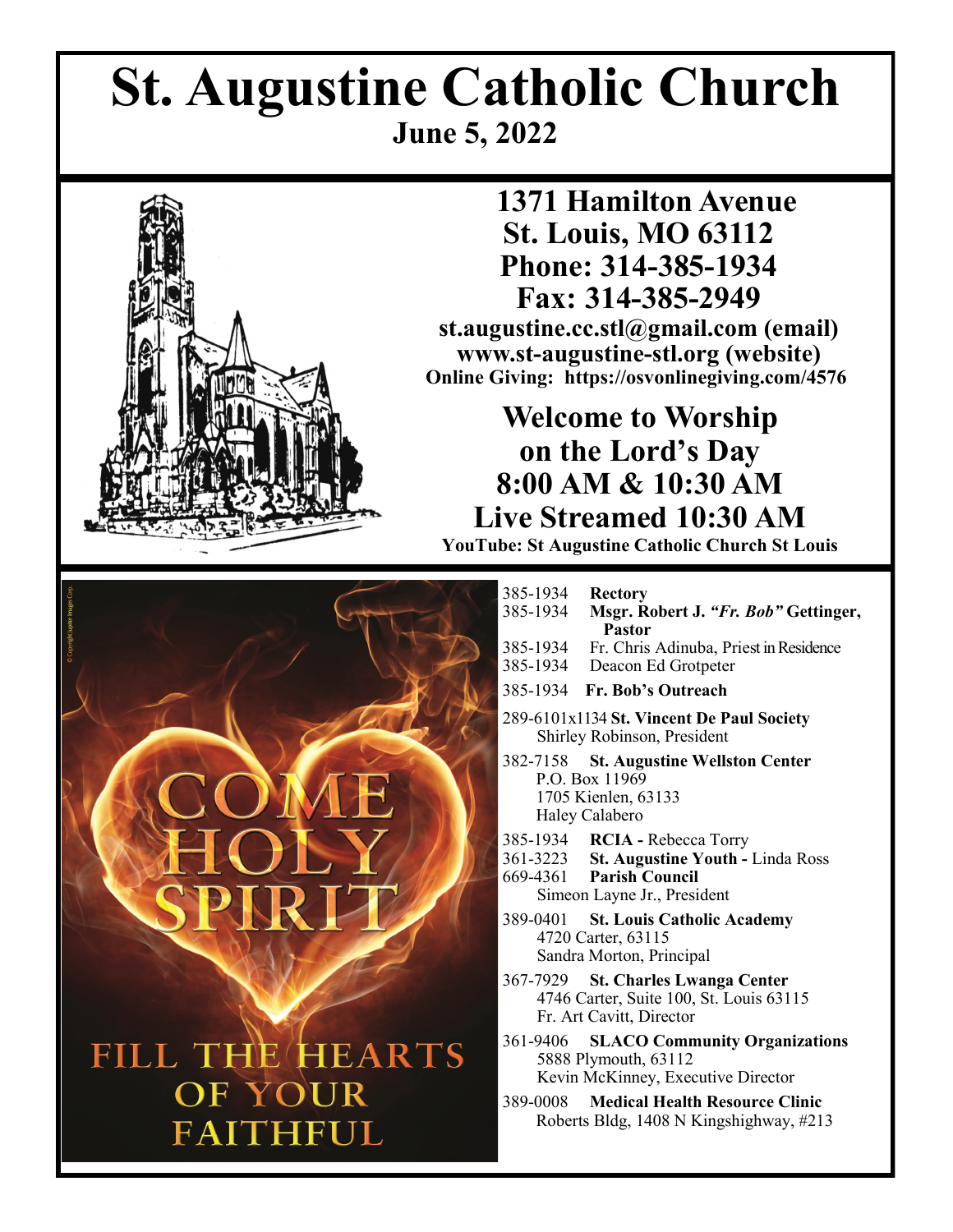# **June 5, 2022** Pentecost Sunday

Dear Church Family,

A joyous Holy Spirit Day in your spiritual journey, Alleluia!! The last couple of weeks I have imagined myself looking around the church and seeing people (I know most everybody), but I am looking around and seeing all of the people and I am just wishing them prayerfully that they be filled with the Holy Spirit. I hope that they have a vibrancy to their faith and that they are 'disciple makers' meaning they are glad to share the good News and have a good understanding of being close to the Lord. So that is what I am doing today. Just taking a few minutes when we all stand and keep looking around to see different people and then just praying that they will be filled with the Holy Spirit in every way. Just let us powerfully encourage them to have God's Holy Spirit within them, Alleluia. So, church, this is what I am thinking today as I start my little reflection on the Feast of Pentecost.



Here is a little summary of the Gifts of the Holy Spirit and the Fruits of the Holy Spirit. As you look around the church, just pray, pray, pray that each person has some of these Gifts and Fruits of the Holy Spirit. Not just among the people here, but with those at your workplace and family. Just wish them all of these great gifts. We certainly have them in one form or another. We tweak them so that they become all the more real. Here are the Gifts of the Holy Spirit to start with.

*Wisdom* – this enables us to know God and esteem divine things above all worldly things and just know how to prioritize putting the most important things first. A person of wisdom just has that attitude.

*Understanding* helps us to understand our Catholic faith, the Bible, and all the saints and everything that helps us to have a better knowledge of our faith.

*Counsel* -this is the knowledge necessary to guide ourselves and others to do God's will. It helps us help others get through spiritual and temporal problems, for sure. We help one another by being people of wise counsel.

*Fortitude* is strength we need to endure and have courage. It helps us suffer persecutions and adversities for the sake of good. So it is a strengthening power. Amen!

*Knowledge* helps us to know God and ourselves as God knows us.

*Piety* – this gift infuses us with love for serving God and seeing Him in all events through a holy life of prayer being able to put God first.

*Fear of the Lord* – The psalmist says, "the fear of the Lord is the beginning of wisdom." The real fear is that we love the Lord so much that we don't want to in any way offend our God.

Now here are the Fruits of the Holy Spirit.

*Charity* – Since the Holy Spirt is Love and gives us the infused theological virtue of charity to prefer God over everyone and everything. We desire this loving union with God and it overflows in our love for ourselves and our neighbor, for God's sake. So charity is just filled with Love.

*Joy* and happiness are realized when we live for God and know that someday we will be with Him, now and forever in heaven. You have that joy as you pray 'deep down in your soul' knowing that that is the most important thing to have.

*Peace* and we just know how wonderful it is to be at peace with ourselves and for the world to be at peace.

*Patience* and we know how important patience is.

*Kindness* and we know that a person who is kind is just living in the way the Lord wants them to live.

*Goodness* is just a gracious way of living without strife, negativity, or wrongdoing.

*Mildness* or *Gentleness* goes along with graciousness. Having gentle attitudes are so important in our relationships with others. *Modesty* does not just refer to our outward appearance but having a humble attitude, acknowledging that any of your successes, achievements, or talents or merits are not truly, wholly, or fully yours but gifts from God. Just know where all your gifts come from.

*Self-control or temperance* does not mean denying oneself of what one needs and not necessarily what one wants when it is something good, but it is the exercise of moderation in all things.

*Chastity* is the submission of physical desire to right reason, subjugating it to ones spiritual nature. It means engaging our physical desires only within the appropriate context. For example, engaging in sexual activity within marriage.

*Faith* - these are the fruits of the Holy Spirit that should just ooze out of us. We pray that not only everybody has these fruits but they use them to live and love the way that the Lord loves us. So read over these and keep thinking about them and then you will have a practical attitude toward the Gifts and Fruits of the Holy Spirit. Amen! Alleluia!

Love, Father Bob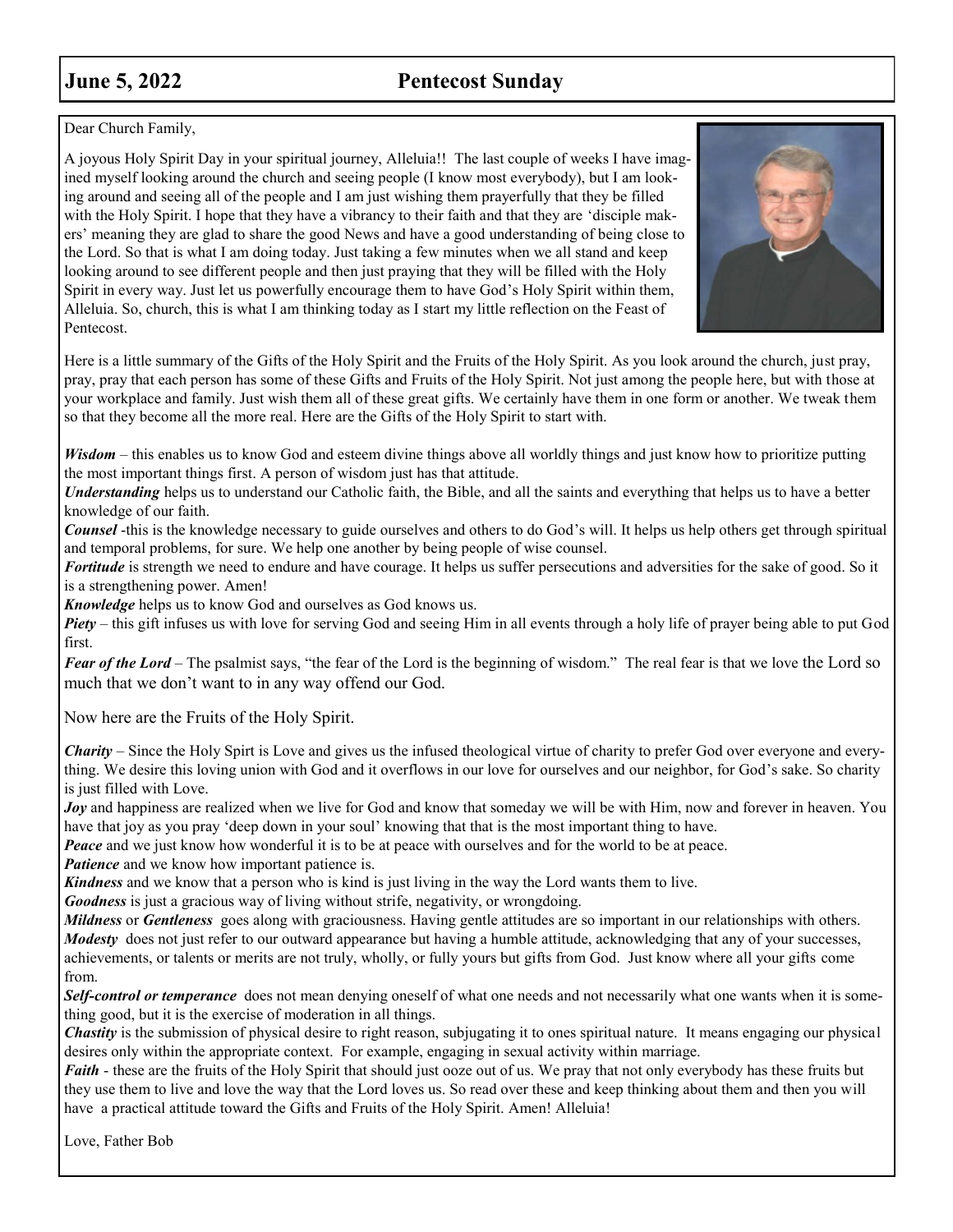# **June 5, 2022** Pentecost Sunday

### **\*\*\*\*\*Parish News\*\*\*\*\***

### **PARISH DIRECTORY PHOTO SESSIONS!**

The Parish Council is planning a 30th Anniversary photo directory. A photographer will be here on **Monday JUNE 13TH AND Tuesday, JUNE 14TH** to photograph you and your family. The photo session hours are from 2 p.m. until 8:30 p.m. Please make plans to participate. The photo session and inclusion in the directory of your photo session pics is free and will include a free directory. Schedule your appointment on-line at **ucdir.com.** Click on "Schedule your appointment" and enter "**mo196**" as our church code. The password is the word,"**photos**." Photo package price sheets are in the back of church

**GOOD GRADES INITIATIVE:** We are proud of these young people who are doing well in school.

**Amanuel Taylor-Hutt** making good grades at Riverview Gardens High School. Will be a senior in the fall.

**Mary Jean Hutt** – maintaining a 3.0+ GPA at SIU-Carbondale. Will be a junior in the fall.

**Aniya McKinley** – inducted into the Honor Society at North Technical High School. Will be a junior in the fall.

#### **ATTENTION ALL ALTAR SERVERS!**

We will have a training and refresher meeting at 9:30 a.m. between Masses **today June 5, 2022**. Please plan to attend this brief meeting.

#### **ATTENTION ALL USHERS, GREETERS:**

There will be a meeting of all ushers between masses at 9:30 a.m. **next Sunday, June 12**, **2022**. Plan to attend. We will update procedures and schedules and the upcoming anniversary.

#### **HAPPY BIRTHDAY to the following Parishioners celebrating Birthdays this week**

| Amaru Collins     | June 5  |  |
|-------------------|---------|--|
| Quincy Hibler     | June 6  |  |
| Marlyn McClanahan | June 8  |  |
| Keith Hibler      | June 9  |  |
| Tiara Carter      | June 9  |  |
| Lillie Tuckson    | June 10 |  |
| Robin Norman      | June 11 |  |
| Rodney Norman     | June 11 |  |
| Mark Rhodes, Jr.  | June 11 |  |

#### **Don't forget your vaccines and boosters! Children 5+ eligible for vaccinations!**

Visit St. Louis County, St. Louis City and Missouri's web sites for a listing of vaccination events and get you vaccine and/or booster today! Or pass the information on to friends and family.

#### **Lector Schedule**

| 8:00 a.m.                                          | 10:30 a.m.                  |
|----------------------------------------------------|-----------------------------|
| June 5 Doris Miller                                | Kathy Beasley (POF)         |
| Robin King (POF)                                   | William Hines               |
| Crucifer: Derek Moore                              | Henry Vaughn                |
| June 12 Flora Cole                                 | Elaine Williams (POF)       |
| Kim Reid (POF)                                     | Valencia Smith              |
| Crucifer: Derek Moore                              | David Williams              |
| <b>June 19</b> Michele Brown (POF) Roberts McWoods |                             |
| Abe Lopez                                          | Gillian Killingsworth (POF) |
| Crucifer: Derek Moore                              | Henry Vaughn                |

#### **Usher Schedule-1st and 3rd Sunday**

| 8:00 Mass          |  |
|--------------------|--|
| Cynthia Bates      |  |
| Carolyn Brown      |  |
| Linda Hancock-Ross |  |
| Rochelle Love      |  |
| Derek Moore        |  |
| Wilma Taylor       |  |

**8:00 Mass 10:30 Mass** Jean Anderson John Hodge Bianca Jones **Sheryl Mangum** Stephanie Reed

#### **Usher Schedule-2nd and 4th Sunday**

**8:00 Mass 10:30 Mass** Yvonne Harris Jean Anderson Eleanor Hickerson John Hodge Leslie House Bianca Jones Aretha Jordan Sheryl Mangum Shirley McCleary Stephanie Reed Luci Rucker

#### **Youth Ushers– 5th Sunday All Ushers—Special Masses**

**\*\*\*Please pray for our sick and shut-in\*\*\*** Jean Anderson, Eric Bergmann, Elaine Billups, Deacon Bob & Jeanne Birkenmeier, Geraldine Brown, Samvester Brown, Gloria Chunn, Brenda Cole, Harold Cole, Ann Gettinger, Deacon Ed & Terri Grotpeter, Vivian Hartfield, Nancy Hearn, Kenneth Hearndon, Hazel Hinton, John Hodge, Geraldine Johnson, Arsenia Kincade, Fr. Gerry Kleba, Finley "Gabby" Martin, Arline Mc Daniel, Emanuel McDaniel, Angela McKissic, Edna Renfroe, Henry Ross, Dorothy Sing, Jackie Smith, Vincent Taylor, Lillie Tuckson, Salome Turner, Marsha Wheeler, Harriett White, Lonnie White.